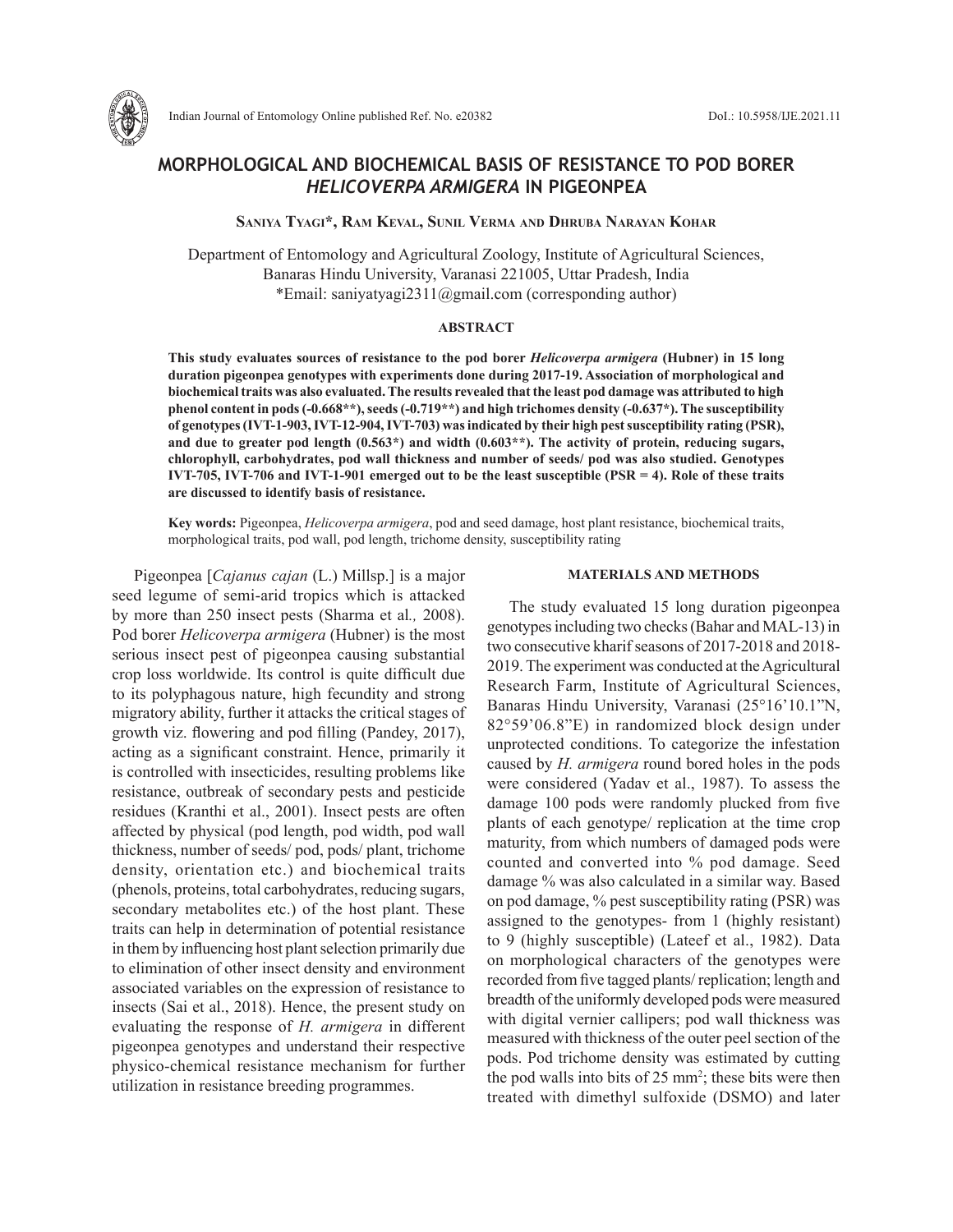stained with safranin; after mounting on a slide in a drop of glycerol and covered these were observed under microscope. Total number of trichomes (glandular and non-glandular type) were calculated and converted/ unit area (mm2 ) (Bondada, 2012).

Biochemical traits were analyzed from pod wall and green seeds of 15 days old pods (stored at 4°C in deep freeze in airtight conditions). Pod walls and seeds were macerated with pestle and mortar to make an extract for further analysis. Protein content of the pod and seed extracts were estimated by the method of Bradford protein assay using bovine serum albumin as a standard. Reducing sugars were analysed using alkaline copper tartrate and arsenomolybdate reagent (Nelson-Somogyi method)*.* The estimation of carbohydrate was done by anthrone method where concentrated sulphuric acid was used to dehydrate carbohydrate to form furfural. It was then reacted with anthrone to form a greencolored compound that was measured colorimetrically (Loewus, 1952). The quantitative determination of phenolic content was done using Folin-Ciocalteu reagent. Total phenol in terms of mg/ g of pod or seed was measured from the standard curve using gallic acid as a reference. Estimation of chlorophyll of the pod wall was done by maceration-less method developed by Hiscox and Israelstam (1979). The total chlorophyll was calculated with the Arnon's (1949) equations. The data attained in both the years were pooled and computed for two factors repeated ANOVA at  $p = 0.05$ . Before the analysis. % pod and seed damage were subjected to angular transformation. Correlation coefficients were computed for pod damage vs. morphological and biochemical traits. Statistical analysis was carried out using software R (4.0.0).

## **RESULTS AND DISCUSSION**

Fifteen pigeonpea genotypes evaluated for their reaction to the infestation of *H. armigera* showed significant variations ( $p \le 0.05$ ) in pod damage ranging from 3.67 to 7.33% (Table 1); least pod damage was observed in IVT-705 (3.67%) followed by IVT-706 (3.83%) and IVT-1-901 (4.50%) indicating their lesser susceptibility; maximum pod damage was observed in IVT-12-904 and IVT-1-903 (7.33%) followed by IVT-1-704 (6.17%) against the susceptible check Bahar (6.17%) and resistant check MAL-13 (4.67%). The seed damage inflicted by *H. armigera* varied significantly from 0.89 to 2.11% (Table 1); least damage was observed in IVT-701(0.89%) followed by IVT-703 (0.92%) and IVT-12-904 (0.96%); and the maximum was observed in IVT-1-704 (2.11%) followed by IVT-702 (2.06%) and IVT-1-903 (2.00%) against the checks Bahar (1.76%) and MAL-13 (3.27%). The pooled mean of 2017-18 and 2018-19, revealed that the least susceptibility rating (4) was obtained for the genotypes IVT-705, IVT-706 and IVT-1-901 (Table 1); and three genotypes exhibit the least susceptibility with pest susceptible rating of 5 (IVT-208, IVT-907, IVT-1-2-908); genotypes were moderately susceptible with ratings of either 6 or 7. None of the genotypes; and all the rest fell under resistant or highly resistant category. It can be conferred that the genotypes showing maximum pod damage were most susceptible showing highest rating (Mareyam Mukhtar et al., 2020).

The morphological characters revealed that the pod length in mm varied significantly in the 15 genotypes; IVT-703 showed maximum pod length (57.74 mm) followed by IVT-1-704 (57.13 mm), IVT-1-903 (55.57 mm); the least was observed in IVT-705 (43.89 mm), followed by IVT-1-901 (47.9 mm) against the checks Bahar (51.84 mm) and MAL-13 (46.44 mm). The correlation analysis of the pod length revealed a significant positive relation (r = 0.563) with *H. armigera* as had been reported earlier (Jagtap et al., 2014 and Kamakshi and Srinivasan, 2008). The pod width varied from 6.50 (IVT-706) to 8.89 mm (IVT-1-903); apart from IVT-706, other genotypes exhibited lesser pod width- IVT-705 (6.91 mm) and IVT-1-901 (7.14 mm); the checks measured 8.26 mm (Bahar) and 7.89 mm (MAL-13). A highly significant positive correlation  $(r = 0.603)$  was observed between pod width and *H*. *armigera* damage. The pod wall thickness was found to be maximum in the genotype IVT-705 (0.58 mm) followed by IVT-208 (0.57 mm), IVT-706 (0.56 mm); and the least with IVT-703 (0.46 mm) followed by IVT-1-704 (0.47 mm), IVT-702, IVT-12-904 (0.52 mm); and thicker ones revealed less damage exhibiting a significant negative correlation  $(r = 0.535)$  (Table 1). Jat et al*.* (2018) also reported that pod borers infestation was negatively associated with the pod wall thickness. Amongst the 15 pigeonpea genotypes evaluated, the number of seeds/ pod varied significantly from 3.51 to 4.43; maximum being with IVT-1-903 (4.43) and the least in IVT-12-904 (3.51); and its correlation with *H. armigera* damage showed positive association in conformity with reports of Jalondhra et al. (2017). The number of trichomes/ 25 mm<sup>2</sup> of pod wall revealed maximum counts in genotype IVT-705 (302.34), superior to the next best one viz., IVT-701 (296.67); the least values were in IVT-703 (269.17) followed by IVT-1-704 (274.17). The pod trichome density revealed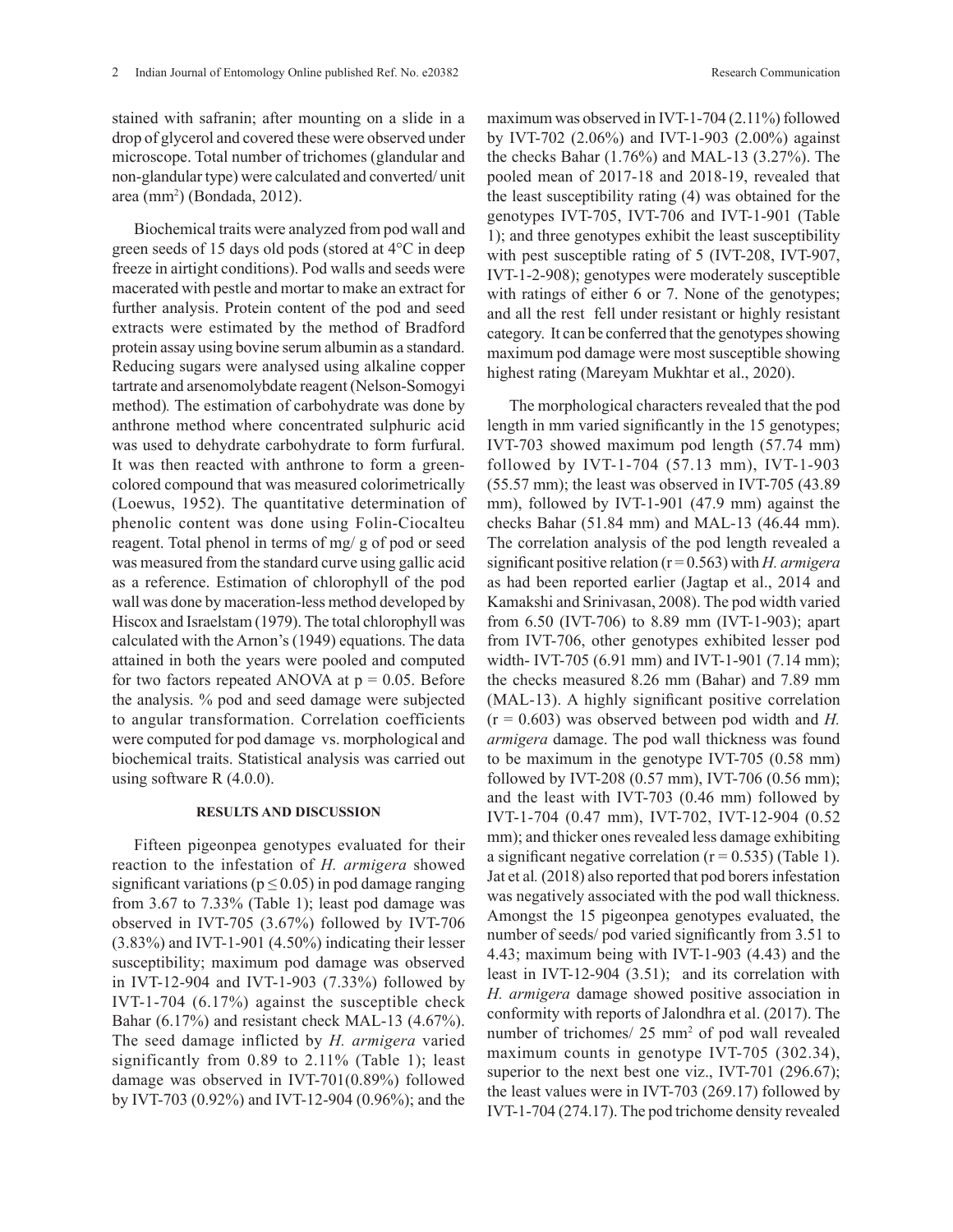| Genotypes                                                                                                                         |               |                 | Morphological characters |               |                          |                |                                            |            |                     |                |                | Biochemical characters |                         |      |         |     | $%$ Pod                                                                                                                                | $%$ Seed               |
|-----------------------------------------------------------------------------------------------------------------------------------|---------------|-----------------|--------------------------|---------------|--------------------------|----------------|--------------------------------------------|------------|---------------------|----------------|----------------|------------------------|-------------------------|------|---------|-----|----------------------------------------------------------------------------------------------------------------------------------------|------------------------|
|                                                                                                                                   | Pod           | Pod             | PWT                      | Seeds         | Trichome                 | PSR            | Phenol                                     |            |                     | Protein        | Reducing sugar |                        | Carbohydrate            |      | Chloro- | PSR | damage                                                                                                                                 | damage                 |
|                                                                                                                                   | length        | width           | $\binom{mm}{mm}$         | per           | density                  |                | $\left(\frac{\text{mg}}{\text{g}}\right)$  |            |                     | $(\%)$         | $(\S_0)$       |                        | $\widehat{\mathcal{E}}$ |      | phyll   |     |                                                                                                                                        |                        |
|                                                                                                                                   | $(\text{mm})$ | $\binom{mm}{m}$ |                          | pod           |                          |                | Pod                                        | Seed       | Pod                 | Seed           | Pod            | Seed                   | Pod                     | Seed |         |     |                                                                                                                                        |                        |
| IVT-1-704                                                                                                                         | 57.13         | 8.43            | 0.47                     | 4.03          | 74.17<br>$\mathbf{\sim}$ | 6              | $\vec{v}$                                  | 0.29       | $\overline{5}$<br>5 | 13.47          | 9.36           | 15.75                  | 9.44                    | 5.19 | 1.79    | ∘   | 6.17                                                                                                                                   | $\frac{11}{2}$         |
|                                                                                                                                   |               |                 |                          |               |                          |                |                                            |            |                     |                |                |                        |                         |      |         |     | $(14.30)$ <sup>abc</sup>                                                                                                               | $(8.26)^{b}$           |
| IVT-702                                                                                                                           | 54.16         | 8.02            | 0.52                     | 4.05          | 83.17<br>$\mathcal{C}$   | $\circ$        | 2.14                                       | 0.47       | 5.17                | 14.47          | 11.37          | 16.71                  | 8.62                    | 2.43 | 2.05    | ⊂   | 5.67                                                                                                                                   | 2.06                   |
|                                                                                                                                   |               |                 |                          |               |                          |                |                                            |            |                     |                |                |                        |                         |      |         |     | $(13.71)$ bode                                                                                                                         | $(8.23)$ <sup>bc</sup> |
| IVT-703                                                                                                                           | 57.74         | 7.63            | 0.46                     | 3.94          | 69.17<br>$\mathcal{C}$   | $\circ$        | 1.49                                       | 0.55       | 85<br>n             | 14.62          | 10.23          | 8.36                   | 10.81                   | 4.87 | 1.54    | €   | 6.00                                                                                                                                   | 0.92                   |
|                                                                                                                                   |               |                 |                          |               |                          |                |                                            |            |                     |                |                |                        |                         |      |         |     | $(14.17)$ <sup>abcd</sup>                                                                                                              | $(5.47)^d$             |
| IVT-706                                                                                                                           | 48.38         | 6.5             | 0.56                     | 3.94          | 96.34<br>$\mathbf{\sim}$ | 4              | 5.04                                       | 2.13       | 4.01                | $\overline{c}$ | 9.78           | 14.16                  | 7.48                    | 1.3  | 0.67    |     | 3.83                                                                                                                                   | 1.96                   |
|                                                                                                                                   |               |                 |                          |               |                          |                |                                            |            |                     |                |                |                        |                         |      |         |     | $(11.18)^t$                                                                                                                            | $(7.99)$ bc            |
| IVT-705                                                                                                                           | 43.89         | 6.91            | 0.58                     | 4.37          | 02.34<br>3               | 4              | 5.56                                       | 2.19       | 3.68                | 11.75          | 7.7            | 11.63                  | 5.96                    | 1.09 | 0.33    | ≌   | 3.67                                                                                                                                   | 1.82                   |
|                                                                                                                                   |               |                 |                          |               |                          |                |                                            |            |                     |                |                |                        |                         |      |         |     | $(10.93)^t$                                                                                                                            | $(7.63)$ <sup>bc</sup> |
| <b>IVT-701</b>                                                                                                                    | 52.03         | 7.68            | 0.55                     | 3.67          | 96.67<br>$\mathbf 2$     | ৩              | 3.38                                       | 1.25       | 3.97                | 9.97           | 10.35          | 12.89                  | 7.63                    | 2.15 | 1.17    | ∘   | 6.00                                                                                                                                   | 0.89                   |
|                                                                                                                                   |               |                 |                          |               |                          |                |                                            |            |                     |                |                |                        |                         |      |         |     | $(14.17)$ <sup>abed</sup>                                                                                                              | $(5.41)^d$             |
| IVT-208                                                                                                                           | 52.97         | 7.45            | 0.57                     | 3.84          | 96.17<br>$\mathbf 2$     | 5              | 3.93                                       | 1.93       | 5.17                | 12.1           | 8.12           | 14.98                  | 7.21                    | 2.24 | 0.67    | n   | 4.83                                                                                                                                   | 1.60                   |
|                                                                                                                                   |               |                 |                          |               |                          |                |                                            |            |                     |                |                |                        |                         |      |         |     | $(12.55)$ <sup>def</sup>                                                                                                               | $(7.20)$ <sup>bc</sup> |
| IVT-907                                                                                                                           | 49.94         | 8.36            | 0.54                     | 3.69          | 92.17<br>$\mathbf 2$     | 5              | 3.85                                       | 0.67       | 4.17                | 10.86          | 10.73          | 11.68                  | 8.45                    | 2.56 | 1.67    | n   | 5.50                                                                                                                                   | 1.92                   |
|                                                                                                                                   |               |                 |                          |               |                          |                |                                            |            |                     |                |                |                        |                         |      |         |     | $(13.50)$ bode                                                                                                                         | $(7.88)$ <sup>bc</sup> |
| IVT-1-901                                                                                                                         | 47.9          | 7.14            | 0.55                     | 3.58          | 294                      | 4              | 4.43                                       | 1.55       | 4.28                | 13.94          | 11.35          | 13.61                  | 6.87                    | 2.41 | 0.58    | ₹   | 4.50                                                                                                                                   | 1.75                   |
|                                                                                                                                   |               |                 |                          |               |                          |                |                                            |            |                     |                |                |                        |                         |      |         |     | $(12.23)$ <sup>ef</sup>                                                                                                                | $(7.58)$ <sup>bc</sup> |
| IVT-12-904                                                                                                                        | 49.3          | 7.32            | 0.52                     | 3.51          | Š.<br>289.               | Γ              | 3.31                                       | 0.64       | 3.8                 | 13.47          | 8.87           | 15.68                  | 8.47                    | 3.26 | 0.31    |     | 7.33                                                                                                                                   | 0.96                   |
|                                                                                                                                   |               |                 |                          |               |                          |                |                                            |            |                     |                |                |                        |                         |      |         |     | $(15.68)^{a}$                                                                                                                          | $(5.61)^d$             |
| IVT-1-903                                                                                                                         | 55.57         | 8.89            | 0.55                     | 4.43          | 280.5                    | $\overline{ }$ | 2.39                                       | 0.76       | 4.38                | 14.17          | 12.36          | 17.58                  | 8.65                    | 2.47 | 1.5     |     | 7.33                                                                                                                                   | 2.00                   |
|                                                                                                                                   |               |                 |                          |               |                          |                |                                            |            |                     |                |                |                        |                         |      |         |     | $(15.69)^{a}$                                                                                                                          | $(7.98)$ <sup>bc</sup> |
| $IVI-1-2-$                                                                                                                        | 50.87         | 8.08            | 0.55                     | $\frac{1}{4}$ | 93.34<br>$\mathbf 2$     | 5              | 5.16                                       | 1.7        | .65<br>n            | 12.78          | 10.88          | 15.05                  | 7.11                    | 3.51 | 0.58    | S   | 5.50                                                                                                                                   | 1.84                   |
| 908                                                                                                                               |               |                 |                          |               |                          |                |                                            |            |                     |                |                |                        |                         |      |         |     | $(13.55)$ bode                                                                                                                         | $(7.74)$ <sup>bc</sup> |
| $IVI-1-2-$                                                                                                                        | 48.46         | 7.91            | 0.55                     | 3.69          | 90.34<br>$\mathbf 2$     | $\circ$        | 3.55                                       | 1.07       | 4.08                | 12.62          | 9.76           | 14.88                  | 7.44                    | 3.46 | 0.52    | ७   | 6.00                                                                                                                                   | 1.46                   |
| 902                                                                                                                               |               |                 |                          |               |                          |                |                                            |            |                     |                |                |                        |                         |      |         |     | $(14.14)$ <sup>abed</sup>                                                                                                              | $(6.95)$ <sup>od</sup> |
| <b>BAHAR</b>                                                                                                                      | 51.84         | 8.26            | 0.51                     | 4.0           | 78.17<br>$\mathbf 2$     |                | 1.15                                       | 0.44       | 6.03                | 14.18          | 13.2           | 16.94                  | 10.32                   | 4.32 | 2.62    |     | 6.17                                                                                                                                   | 1.76                   |
|                                                                                                                                   |               |                 |                          |               |                          |                |                                            |            |                     |                |                |                        |                         |      |         |     | $(14.34)$ <sup>ab</sup>                                                                                                                | $(7.61)$ <sup>bc</sup> |
| <b>MAL-13</b>                                                                                                                     | 46.44         | 7.89            | 0.58                     | 3.73          | 02.17<br>3               |                | 4.64                                       | 1.64       | 3.41                | 12.93          | 7.8            | 14.14                  | 6.24                    | 2.47 | 1.55    |     | 4.67                                                                                                                                   | 3.27                   |
|                                                                                                                                   |               |                 |                          |               |                          |                |                                            |            |                     |                |                |                        |                         |      |         |     | $(12.44)$ <sup>def</sup>                                                                                                               | $(10.35)^{a}$          |
| CD(0.05)                                                                                                                          | 1.42          | 0.58            | 0.22                     | 0.38          | 17.85                    |                | 1.06                                       | 0.56       | 1.35                | 1.03           | 0.08           | 1.16                   | $\overline{1}$          | 0.93 | 0.78    |     | 1.94                                                                                                                                   | 0.99                   |
| $=$ (m) $\pm$                                                                                                                     | 0.71          | 0.29            | 0.11                     | 0.19          | 8.91                     |                | 0.53                                       | 0.28       | 0.67                | 0.51           | 0.54           | 0.58                   | 0.6                     | 0.47 | 0.39    |     | 0.97                                                                                                                                   | 64.0                   |
| C.C                                                                                                                               | $0.563*$      | $0.603**$       | $-0.535*$                | 0.035         | $.585*$<br>P             |                | $-0.649**$                                 | $-0.715**$ | 0.22                | 0.265          | 0.424          | 0.475                  | 553*<br>Ö               | 0.47 | 0.3     |     |                                                                                                                                        |                        |
| $( ) =$ Indicate that figures in parenthesis arc sin transformed val<br>biochemical traits with H. armigera damage; PWT= Pod wall |               |                 |                          |               |                          |                | thickness; PSR= Pest susceptibility rating |            |                     |                |                |                        |                         |      |         |     | ues; Means followed by same letter(s) on par by LSD (p=0.05); *Significant at p=0.05; ** p=0.01; C.C=Pooled correlation coefficient of |                        |
|                                                                                                                                   |               |                 |                          |               |                          |                |                                            |            |                     |                |                |                        |                         |      |         |     |                                                                                                                                        |                        |

Table 1. Characters of pigeonpea genotypes and damage done by H. armigera (kharif 2017-19, pooled data) Table 1. Characters of pigeonpea genotypes and damage done by *H. armigera* (kharif 2017-19, pooled data)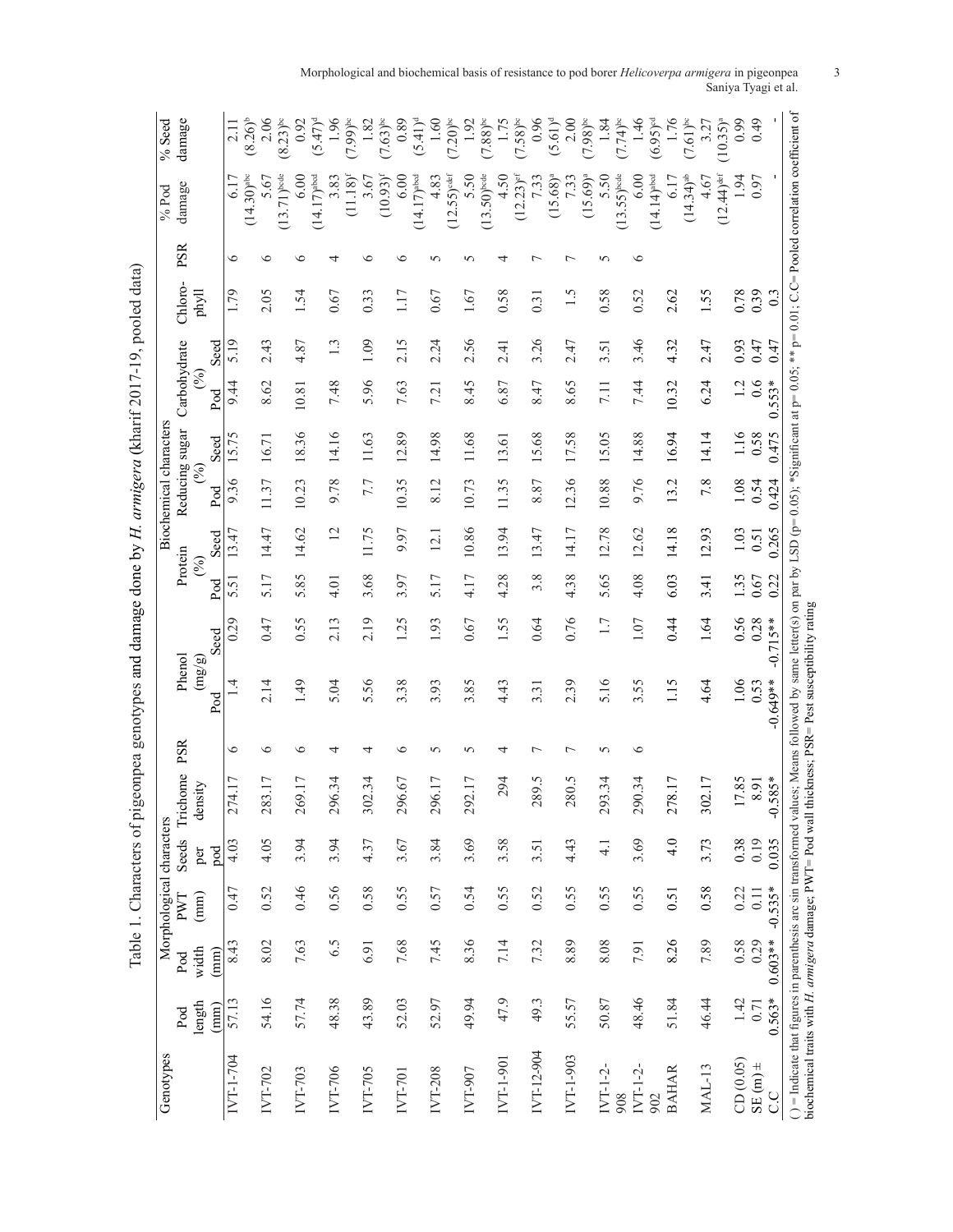a significant negative association ( $r = -0.585$ ) with % pod damage, and similar observations had been earlier shown by Sai et al*.* (2018).

Of the biochemical traits, phenol content (mg/g) in pods was maximum at 5.56 mg/g (IVT-705), and the least with  $1.40 \,\text{mg}/\text{g}$  (IVT-1-704); and in seeds it varied from 0.29 (IVT-1-704) to 2.19 mg/g (IVT-705); correlation of these with *H. armigera* revealed highly significant negative value  $(r = -0.649**)$  (Table 1).. These results confirm those of Jagtap et al*.* (2014) and Kamakshi et al*.* (2008) that total phenol content is a good indicator of resistance to *H. armigera* in pigeonpea. The protein content  $(\%)$  was maximum with the pod walls in IVT-703 (5.85%) followed by IVT-1-2-908 (5.65%); and the least values were with the pods of IVT-705 (3.68%). The seed protein content varied from 9.97% (IVT-701) to 14.62% (IVT-703). The protein content of the pods revealed a non-significant association with the per cent pod damage of *H. armigera* (Table 1). However, Cheboi et al. (2019) reported significant positive correlation of seed crude protein with pod damage in pigeonpea. The reducing sugar content of the pods was higher than of seeds; in pod walls, it was observed to be minimum with IVT-705 (7.70%), followed by IVT-208 (8.12%) whereas, IVT-1-903 (12.36%) contained maximum; while the seeds sugar content was maximum with IVT-703 (18.36%) and minimum with IVT-705 (11.63%). The correlation analysis did not reveal any significant relation between reducing sugar and *H. armigera* damage. Total carbohydrate content of pod walls and seeds of the genotypes indicated significant differences; maximum was observed in the pods of IVT-703 (10.81%) and the least was in IVT-705 (5.96%); in seeds, the maximum was with IVT-1-704 (5.19%) and the least with IVT-705 (1.09%). The correlation of total carbohydrate content of pod wall with the *H. armigera* damage was significantly positive  $(r = 0.553)$ , The chlorophyll content of the pod walls varied from 0.31 (IVT-12-904) to 2.05 (IVT-702); correlation of *H. armigera* pod infestation with this was non-significant (Table 1). Elanchezhyan et al. (2009) observed a positive relationship whereas Jagtap et al. (2014) found a negative relationship between them.

Pigeonpea genotypes when evaluated based on the pod/ seed damage and pest susceptible rating in association with various plant characters revealed genotypes IVT-705, IVT-706, IVT-1-901 were the least susceptible to pod borer damage. The induced mechanism of resistance in these genotypes is contributed to various defence related plant traits like

pod wall thickness, trichome density and phenols in higher amounts as compared to susceptible genotypes. On the other hand, higher pod length and width experienced increased susceptibility towards pod borer. This information can be utilised to select, modify and cross resistant genotypes for improving host plant resistance against *H. armigera*.

#### **REFERENCES**

- Arnon D L. 1949. Copper enzymes in isolated chloroplasts. Polyphenol oxidase in *Beta vulgaris*. Plant Physiology 24: 1-15.
- Blaney W M, Simmonds M S J. 1990. Host selection behaviour of *Helicoverpa armigera*. ICRISAT, Hyderabad. pp. 11-18.
- Bondada B R. (2012). An array of simple, fast, and safe approaches to visualizing fine cellular structures in free-hand sections of stem, leaf, and fruit using optical microscopy. Current Botany 3(1): 11-22.
- Chandrayudu E, Srinivasan S, Rao V N. 2006. Incidence of *Maruca vitrata* in seed legumes in relation to plant characters. Annals of Plant Protection Sciences 14(2): 465-466.
- Cheboi J J, Kimurto P K, Kinyua M G. 2019. Variability in morphobiochemical traits associated with pod borer (*Helicoverpa armigera*) resistance in pigeonpea pods. Journal of Experimental Agriculture International 31(3): 1-7.
- Elanchezhyan K, Baskaran R K, Murali R D S. 2009. Biochemical basis of resistance in brinjal genotypes to shoot and fruit borer, *Leucinodes orbonalis* Guen. Journal of Entomological Research 33(2): 74-76.
- Hiscox J D, Israelstam G F. 1979. A method for the extraction of chlorophyll from leaf tissue without maceration. Canadian Journal of Botany 57(12): 1332-1334.
- Jagtap B R, Acharya S, Patel J B, Lal B. 2014. Impact of morphological and biochemical constitution of genotypes on incidence of *Helicoverpa* in pigeonpea [*Cajanus Cajan* (L.) Millsp.]. Journal of Food Legumes 27(1): 48-51.
- Jalondhara R M, Patel D R, Shrivastava A. 2017. Screening of pigeonpea genotypes against pod borer complex. International Journal of Economic Plants 04(3): 116-118.
- Jat B L, Dahiya K K, Kumar H, Mandhania S. 2018. Study of biophysical and structural mechanisms of resistance in pigeonpea against pod borer complex*.* The Bioscan 13(2): 521-528.
- Kamakshi N, Srinivasan S. 2008. Influence of certain bio-physical factors on incidence of pod borer complex in selected genotypes of field bean. Annals of Plant Protection Sciences 16(2): 407-409.
- Kamakshi N, Srinivasan S, Krishna T M. 2008. Influence of biochemical constituents on incidence of pod borer complex in selected field bean genotypes. Annals of Plant Protection Sciences 16(2): 302- 305.
- Kranthi K R, Jadhav D, Wanjari R, Kranthi S, Russell D. 2001. Pyrethroid resistance and mechanisms of resistance in field strains of *Helicoverpa armigera* (Lepidoptera: Noctuidae). Journal of Economic Entomology 94: 253-263.
- Lateef S S, Sachan J N. 1982. Pest resistance percentage and relative resistance/ susceptibility rating scale. Pesticides 31(4): 21-24.
- Loewus F A. 1952. Improvement in anthrone method for determination of carbohydrates. Analytical Chemistry 24(1): 219-220.
- Mareyam Mukhtar LA, Jayamani P, Kokiladevi E. 2020. Understanding the role of different biochemical compounds responsible for inducing resistance in pigeonpea towards *Helicoverpa armigera* infestation. Electronic Journal of Plant Breeding 11(03): 860-866.